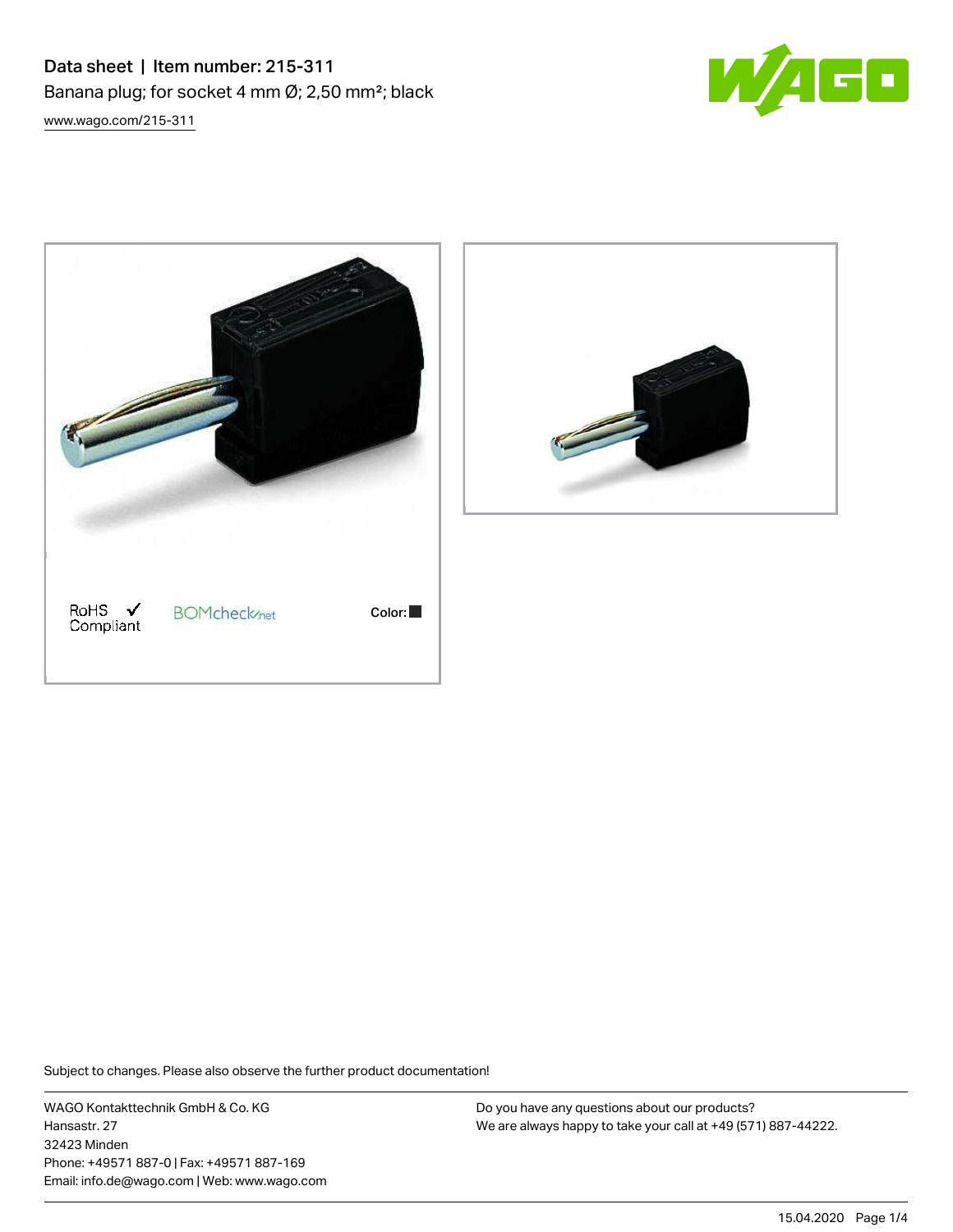



# Data Technical Data

| Main product function      | Testing accessories |
|----------------------------|---------------------|
| Total number of potentials |                     |
|                            |                     |

# Electrical data

| Rated current | ∩∩<br>2U A |
|---------------|------------|
| Test voltage  | 44         |

### Connection data

| Connection technology             | CAGE CLAMP                              |
|-----------------------------------|-----------------------------------------|
| Strip length                      | $911$ mm / 0.35  0.43 inch              |
| Total number of connection points |                                         |
| Solid conductor                   | $0.08$ 2.5 mm <sup>2</sup> / 28  14 AWG |
| Fine-stranded conductor           | $0.08$ 2.5 mm <sup>2</sup> / 28  14 AWG |

Subject to changes. Please also observe the further product documentation!

WAGO Kontakttechnik GmbH & Co. KG Hansastr. 27 32423 Minden Phone: +49571 887-0 | Fax: +49571 887-169 Email: info.de@wago.com | Web: www.wago.com Do you have any questions about our products? We are always happy to take your call at +49 (571) 887-44222.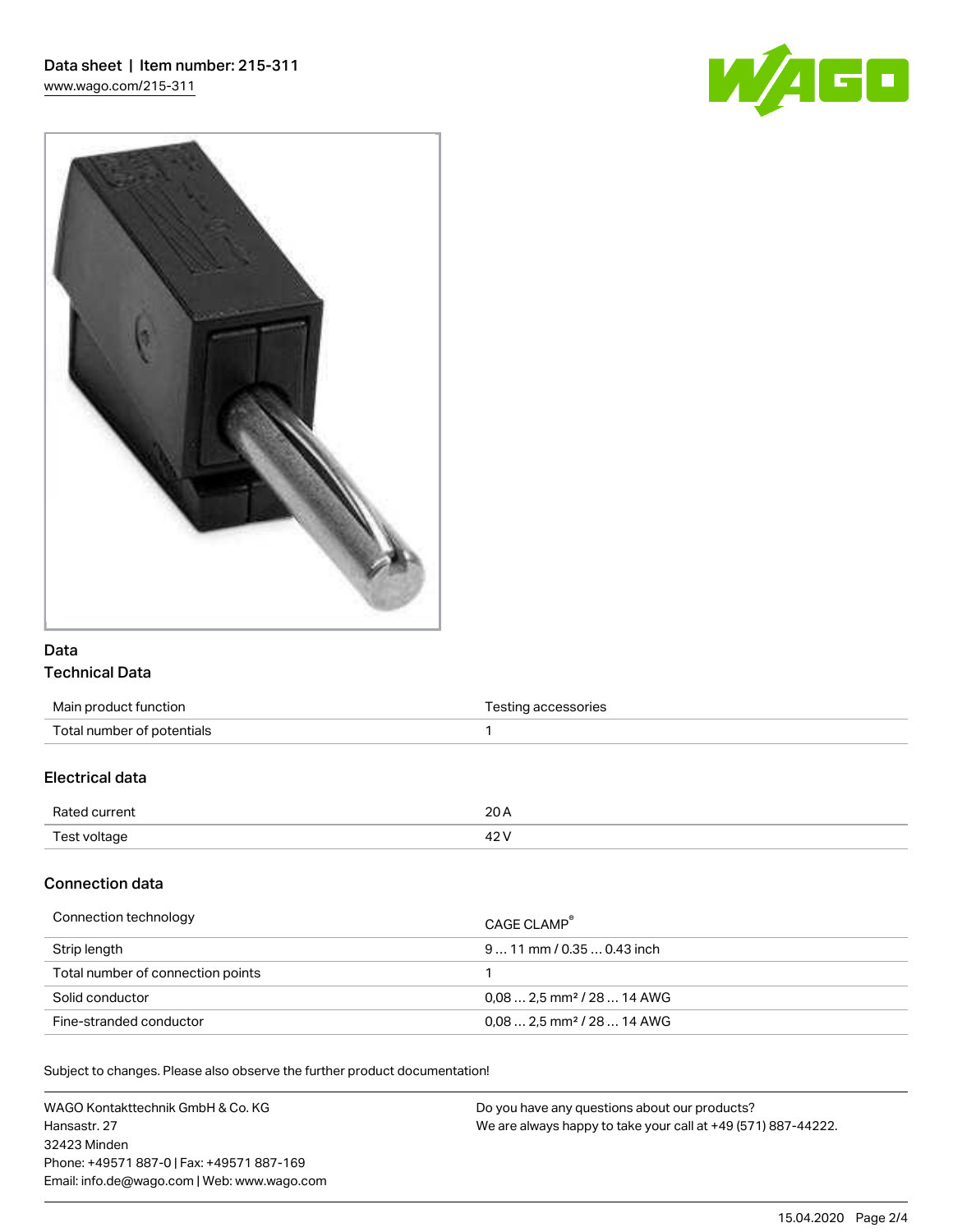

# Geometrical Data

| Width  | 8 mm / 0.315 inch  |
|--------|--------------------|
| Height | 15 mm / 0.591 inch |
| Depth  | 40 mm / 1.575 inch |

# Material Data

| Color  | black<br>. |
|--------|------------|
| Weight | $\ddotsc$  |
| .      |            |

### Commercial data

| Product Group      | 2 (Terminal Block Accessories) |
|--------------------|--------------------------------|
| Packaging type     | <b>BOX</b>                     |
| Country of origin  | DE                             |
| <b>GTIN</b>        | 4045454293499                  |
| Customs Tariff No. | 85366990990                    |

# **Counterpart**

| Downloads            |              |     |
|----------------------|--------------|-----|
| <b>Documentation</b> |              |     |
| <b>Bid Text</b>      |              |     |
| 215-311              | Sep 19, 2017 | doc |

| doc - Datei      |              | 25.1 kB |          |  |
|------------------|--------------|---------|----------|--|
| 215-311          | Feb 19, 2019 | xml     | Download |  |
| GAEB X81 - Datei |              | 3.1 kB  |          |  |

# CAD/CAE-Data

#### CAE data

| EPLAN Data Portal 215-311 | URL | Download |
|---------------------------|-----|----------|
| WSCAD Universe 215-311    | URL | Download |

Subject to changes. Please also observe the further product documentation!

WAGO Kontakttechnik GmbH & Co. KG Hansastr. 27 32423 Minden Phone: +49571 887-0 | Fax: +49571 887-169 Email: info.de@wago.com | Web: www.wago.com

Do you have any questions about our products? We are always happy to take your call at +49 (571) 887-44222.

[Download](https://www.wago.com/de/d/2257717)